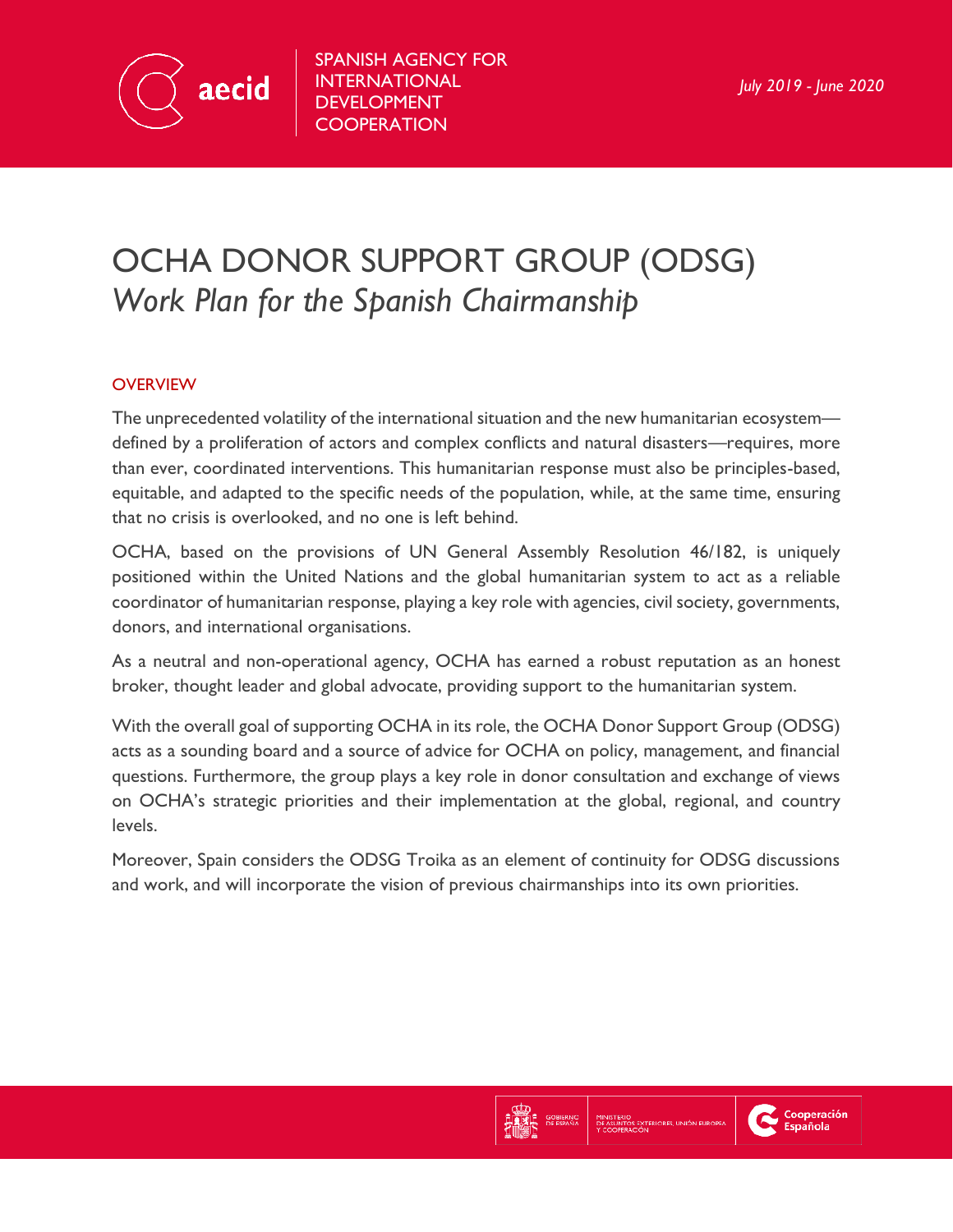

## SPAIN'S VISION AND PRIORITIES FOR THE ODSG CHAIRMANSHIP

This work plan, drafted in consultation with ODSG members and OCHA, seeks to ensure that ODSG discussions are balanced between strategic/thematic priorities and management/operational issues.

In line with the valuable work done by previous chairmanships, a particular emphasis will be placed on providing support to OCHA's field operations, notably in the implementation of OCHA's five core functions of coordination, advocacy, policy, humanitarian financing, and information management.

## **1. Strategic Priorities**

Over the last few years, the ODSG has played a supportive role in OCHA's change management process and throughout the development of OCHA's 2018-2021 Strategic Plan, while providing support to OCHA in leading an effective and principles-based global humanitarian response.

Spain's chairmanship comes at a significant moment, when OCHA reform is being consolidated. The ODSG will continue to support OCHA on tracking progress towards achieving the 2018-2021 Strategic Plan's objectives and priority results. The ODSG will also be part of discussions on the Strategic Plan Midterm Review, which aims to deliver timely analysis and assessment of OCHA's performance in accordance with the Strategic Plan.

OCHA, consistent with the Grand Bargain initiative, also advocates for improving the effectiveness and efficiency of humanitarian action, through collective efforts and in complementarity with other stakeholders and humanitarian boards. In this regard, special emphasis will be given to the interconnection between OCHA and the Inter-Agency Standing Committee (IASC), considering its new structure.

#### Focus areas:

- Contribute and assist OCHA in the roll-out of its Monitoring and Evaluation Plan and Key Performance Indicators (KPIs).
- Support the Strategic Plan Midterm Review, focusing on progress and challenges regarding strategic and management objectives.
- Strengthen the implementation of OCHA's core functions, recognising its principal role in terms of advocacy, policy, and information management. Actions involve promoting humanitarian diplomacy and respect for international humanitarian law (IHL), ensuring leadership on humanitarian policy, and continuing to act as a reliable provider of information management services.
- Ensure robust synergies with humanitarian boards, and other coordination mechanisms to avoid duplication and to optimise messaging and advocacy.

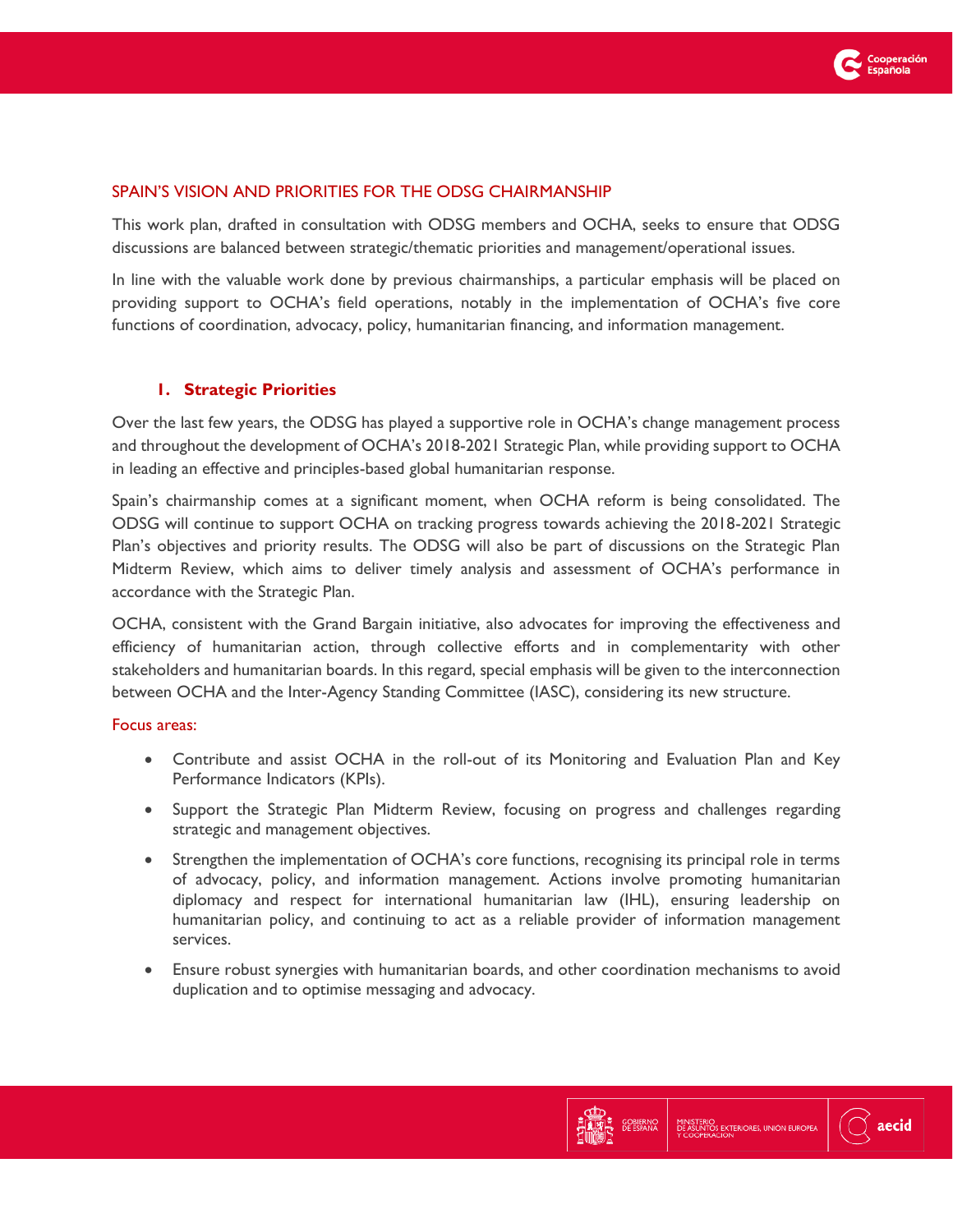

# **2. Thematic priorities**

In line with the valuable approach introduced by previous chairmanships, Spain will continue to identify, together with OCHA and in consultation with ODSG members, thematic issues that may be of special interest to the membership. Thus, the ODSG looks forward to increasing its understanding of specific themes, not only from a technical viewpoint but also with regards to their impact in the field.

The selection of possible themes to be discussed and included on the ODSG's agenda will be an on-going process. Nevertheless, potential issues could include in-depth discussions on what are termed the "forgotten" or "least visible" crises, gender streamlining in humanitarian action, and emergency response preparedness. Moreover, the ODSG will continue its discussions on needs assessments, the humanitariandevelopment nexus, civilian-military coordination, compliance with IHL, and cash-based interventions.

#### Focus areas:

- Least visible crises. Encourage humanitarian stakeholders to defend an effective and principled humanitarian action, by all and for all, ensuring that no crisis is overlooked. The ODSG will explore the best approach towards the least visible crises, not only in terms of mobilisation of funds but also in terms of methodology, terminology, and awareness-raising among the international community.
- Gender mainstreaming in humanitarian action. Gender has been flagged as a crosscutting priority by humanitarian stakeholders, and gained a higher profile on the international agenda. The ODSG is well aware of this trend, and its members have often demonstrated their commitment to addressing this topic holistically, assisting OCHA to consolidate its privileged position in gender mainstreaming over the entire humanitarian cycle, and also in terms of policy and advocacy.
- Emergency response preparedness as part of a more predictable humanitarian system. Support OCHA to strengthen the humanitarian program cycle, particular enhancement awareness on its work on emergency preparedness response, promoting OCHA's tools and mechanisms, while reinforcing local and regional capacities.

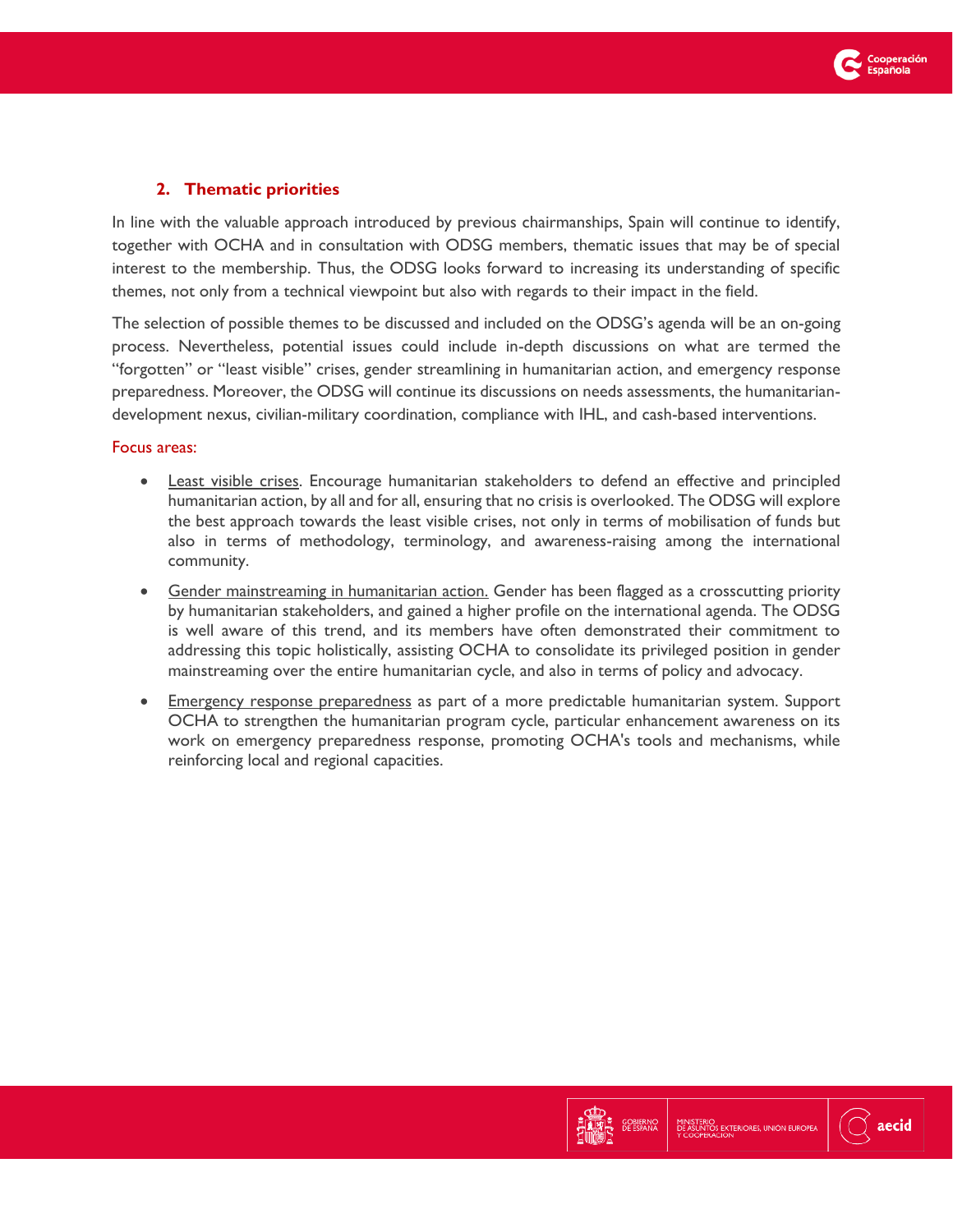

## **3. Management issues**

Bearing in mind the challenging change management process conducted by OCHA in the last few years and the current need to further embed its structure at field level, the ODSG will help OCHA consolidate its status as an effective, efficient, and adaptable organisation. Therefore, a priority is the implementation of its management objectives: ensuring that OCHA is fit for the future and enhancing the sustainability of its financial resources.

#### Focus areas:

- Assist OCHA in the consolidation of its change management process, looking at the interaction between headquarters and field presence.
- Act as a source of advice for OCHA's budget process.
- Promote coordination among donors, ensuring predictable, multi-year funding commitments and exploring innovative financing mechanisms.
- Help OCHA to explore ways to broaden its donor base and, by doing so, bringing more diversity to the ODSG.

## **4. Operational issues**

Due to its internal reform, OCHA is increasing its imprint and shifting service focus to the field. The organisation has a new structure, and the decentralisation process is underway. Effective operations at country and regional level are critical for the achievement of OCHA's objectives, and emphasis must now be placed on field performance. In this context, the ODSG can strengthen this strategic move, and support OCHA within its mandated role.

#### Focus areas:

- Contribute to enhancing coordination between headquarters and the field, and decision-making processes in the field.
- Review how OCHA ensures a more effective coordination in the field, making sure that country and regional offices support the strategic objectives.
- Enable operational and practical discussions within the ODSG, with field staff as well as with desk officers and experts at headquarters.